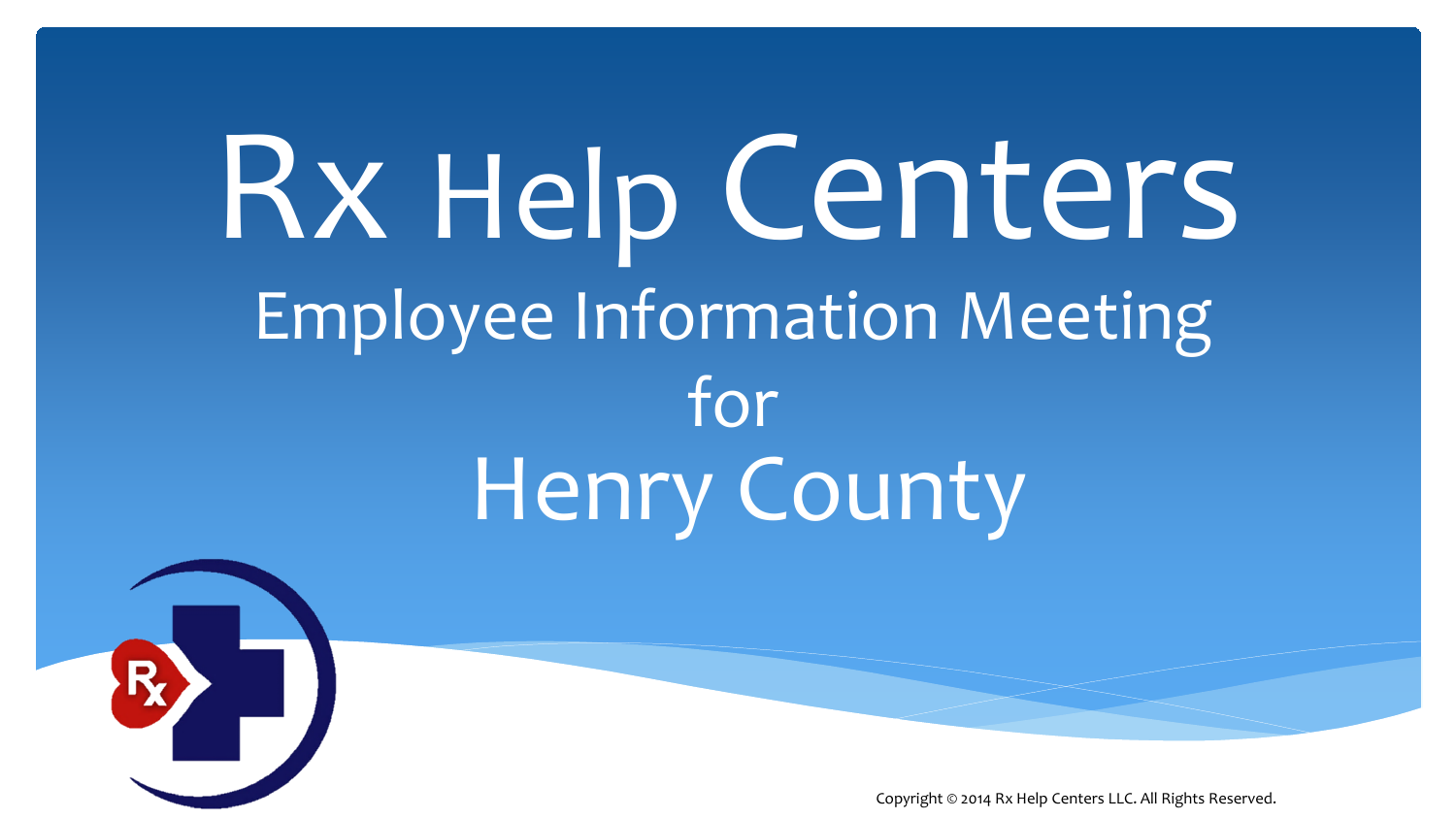### A Word About Privacy

Your privacy is of utmost importance.

- $\triangleright$  The information you provide to us is not shared with your employer.
- $\triangleright$  RxHC provides the employer with only HIPAA compliant information for plan management purposes
- $\triangleright$  The RxHC Enrollment form link provided for you to use is fully secured via SSL technology and not accessible by your employer

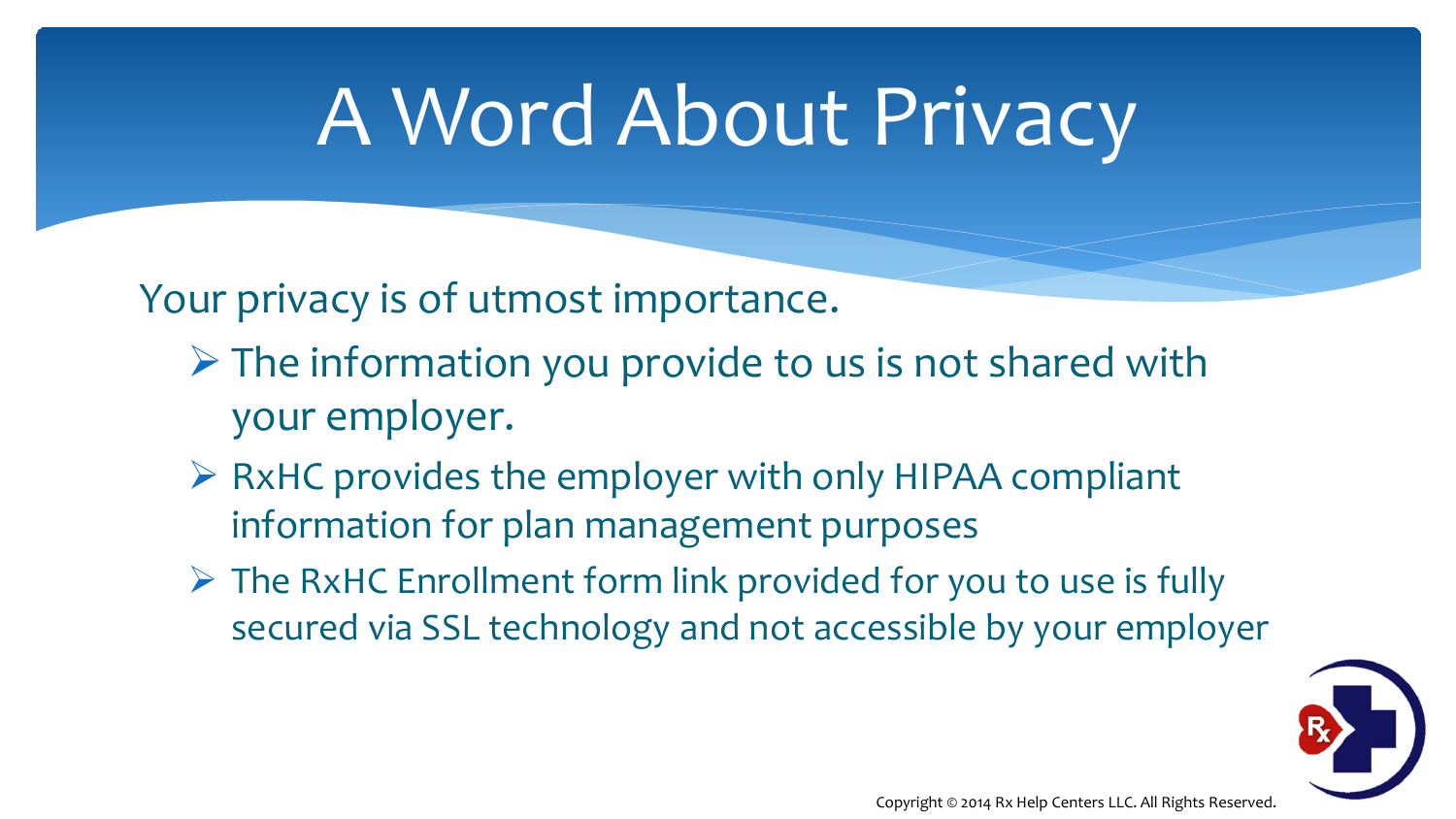## Who is Rx Help Centers?

- We're one of America's leading prescription advocacy groups. We provide unsurpassed concierge services at an extremely affordable price to our customers.
- $\triangleright$  Our mission is to help employees and employers fill the common and costly voids that are found in their prescription benefit plans.
- $\triangleright$  Rx Help Centers is the SOLUTION to improving prescription drug costs for individual employees!

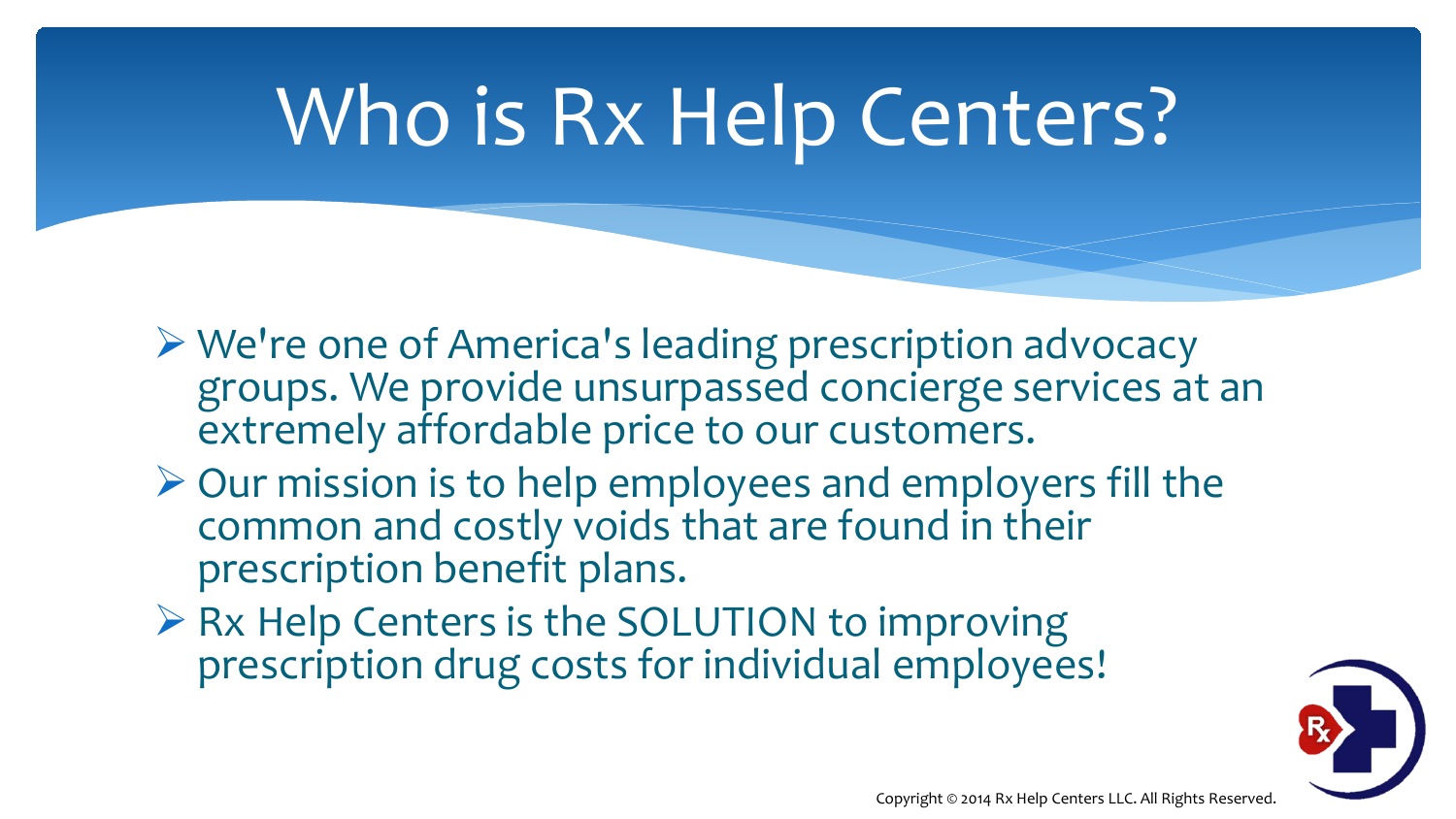### Who is Rx Help Centers?

- We are not a Discount Drug Card, Pharmacy, or drug company, we are a full service concierge prescription advocacy firm. We work for you!!!
- $\triangleright$  We help individuals get their maintenance brand and specialty medications free
- $\triangleright$  Over the past several months we have arranged for individuals like you to receive approximately \$19,500,000 in free or nearly free brand and/or specialty medications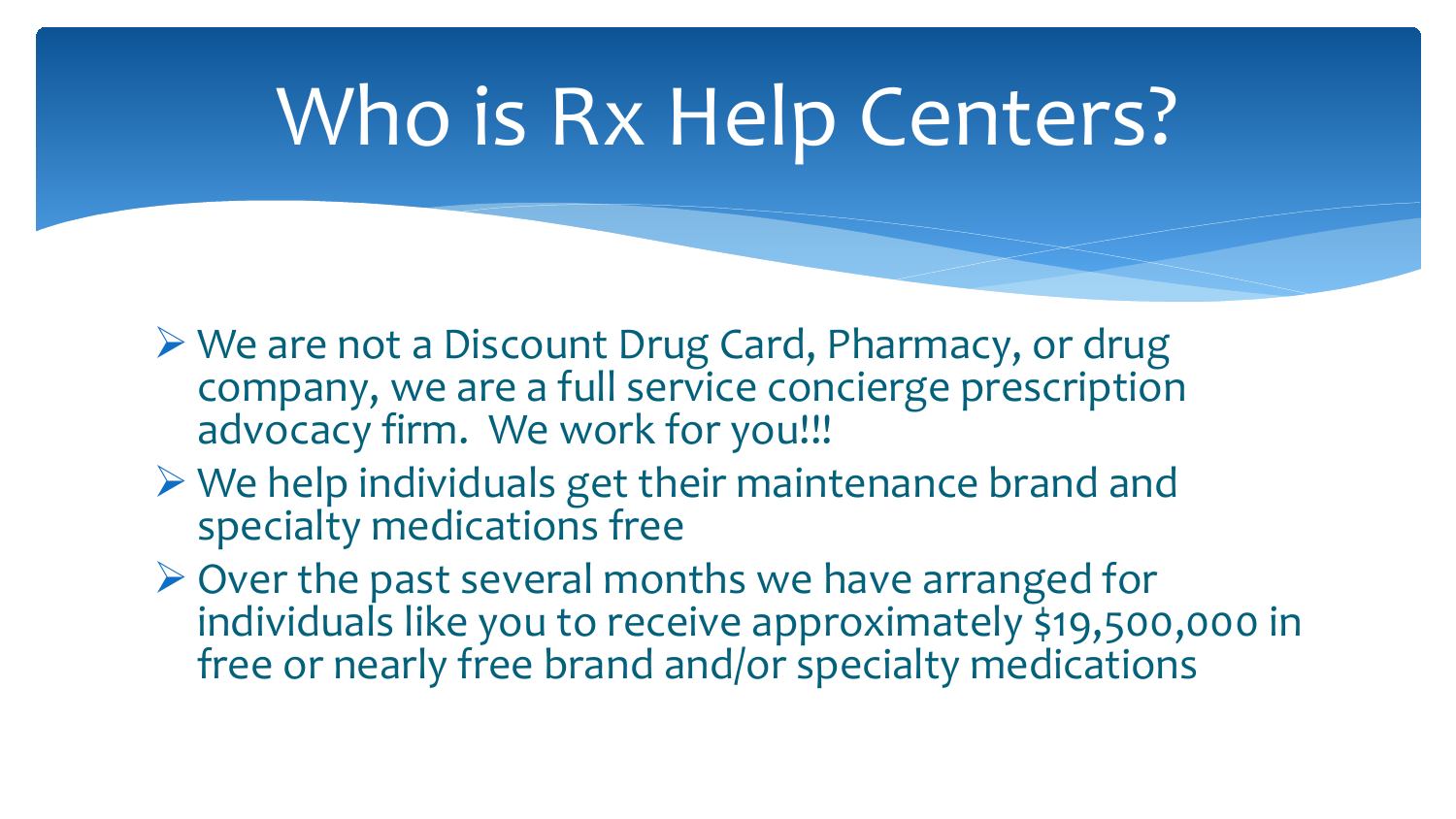## Sound too good to be true?

#### It does………but it isn't. How do we do this?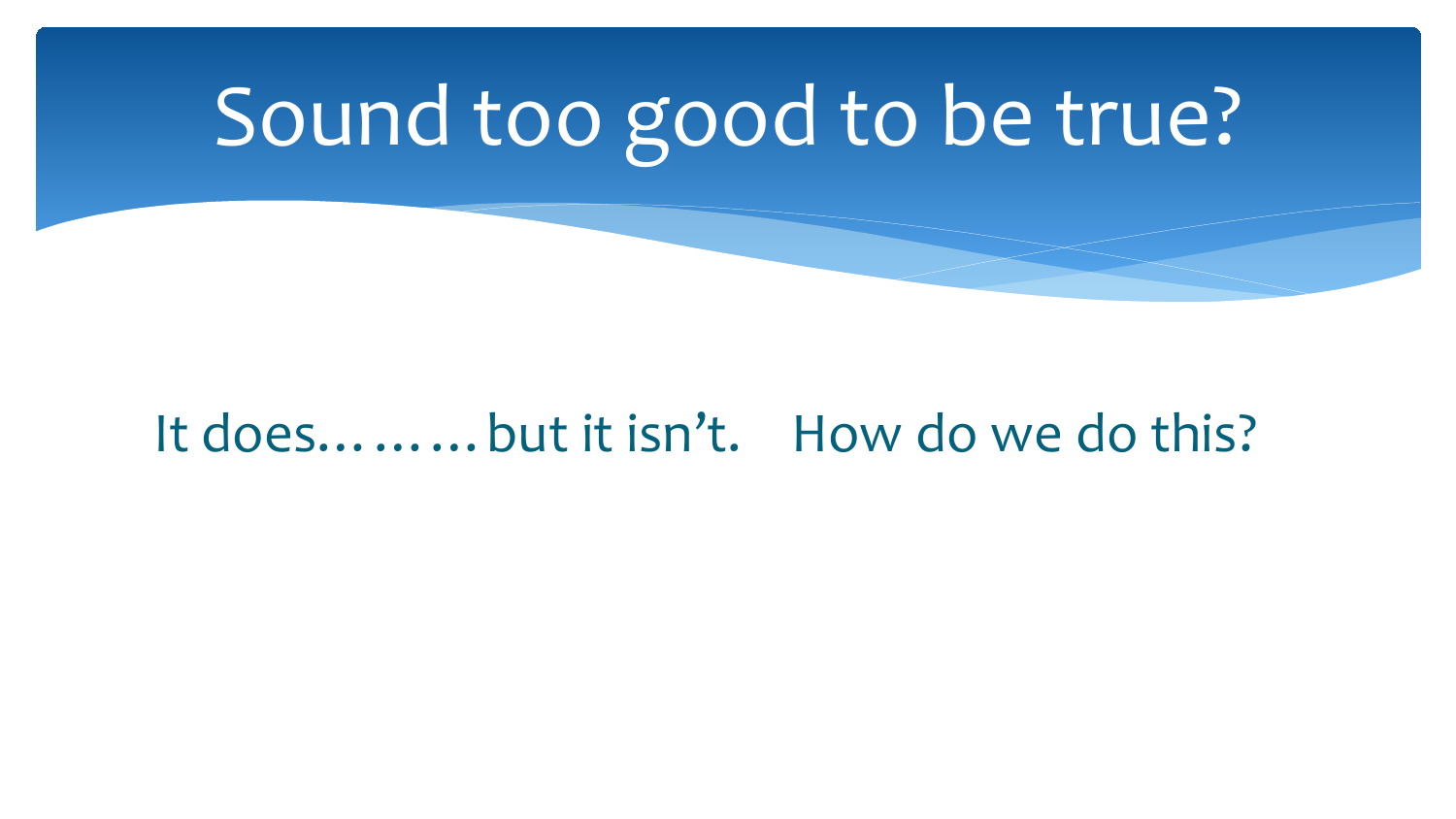#### How do I get my medications?

- We are not replacing your current Prescription Drug Plan
- $\triangleright$  We do not provide the medications
- $\triangleright$  Some medications will be provided via a mail order pharmacy or delivered to your Doctor's office.
- $\triangleright$  Specialty medications vary depending upon who and how they are administered.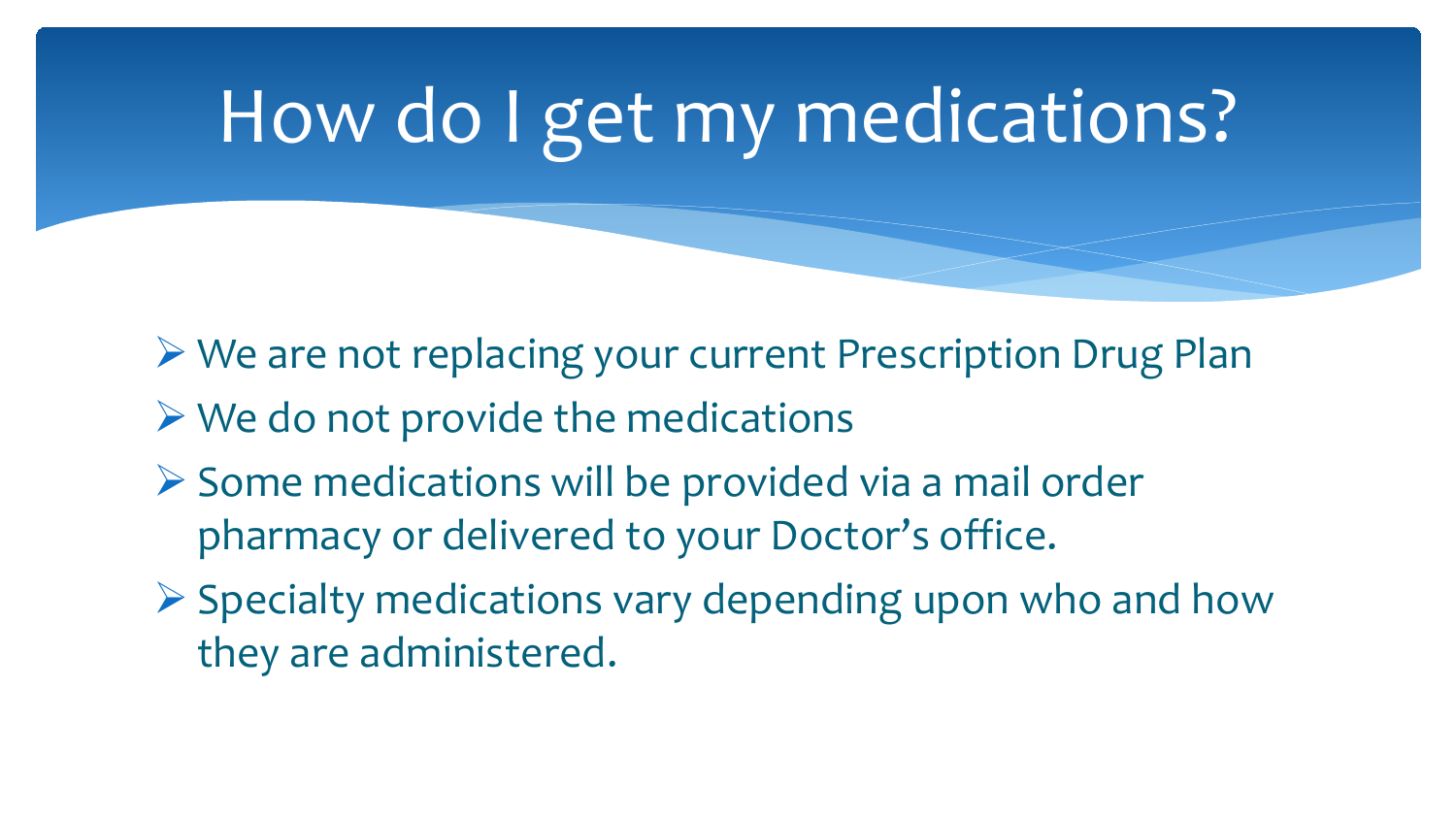## How long this process take and what does it cost?

- $\triangleright$  About 3 weeks on average depending on the complexity of your specific situation
- $\triangleright$  If you need your drug right away, get a 30 day refill so you don't run out during the initial set up period.
- $\triangleright$  For you and your dependents, the advocacy fee is being paid by your employer as long you remain employed by them and covered by the medical and Prescription Drug plan.

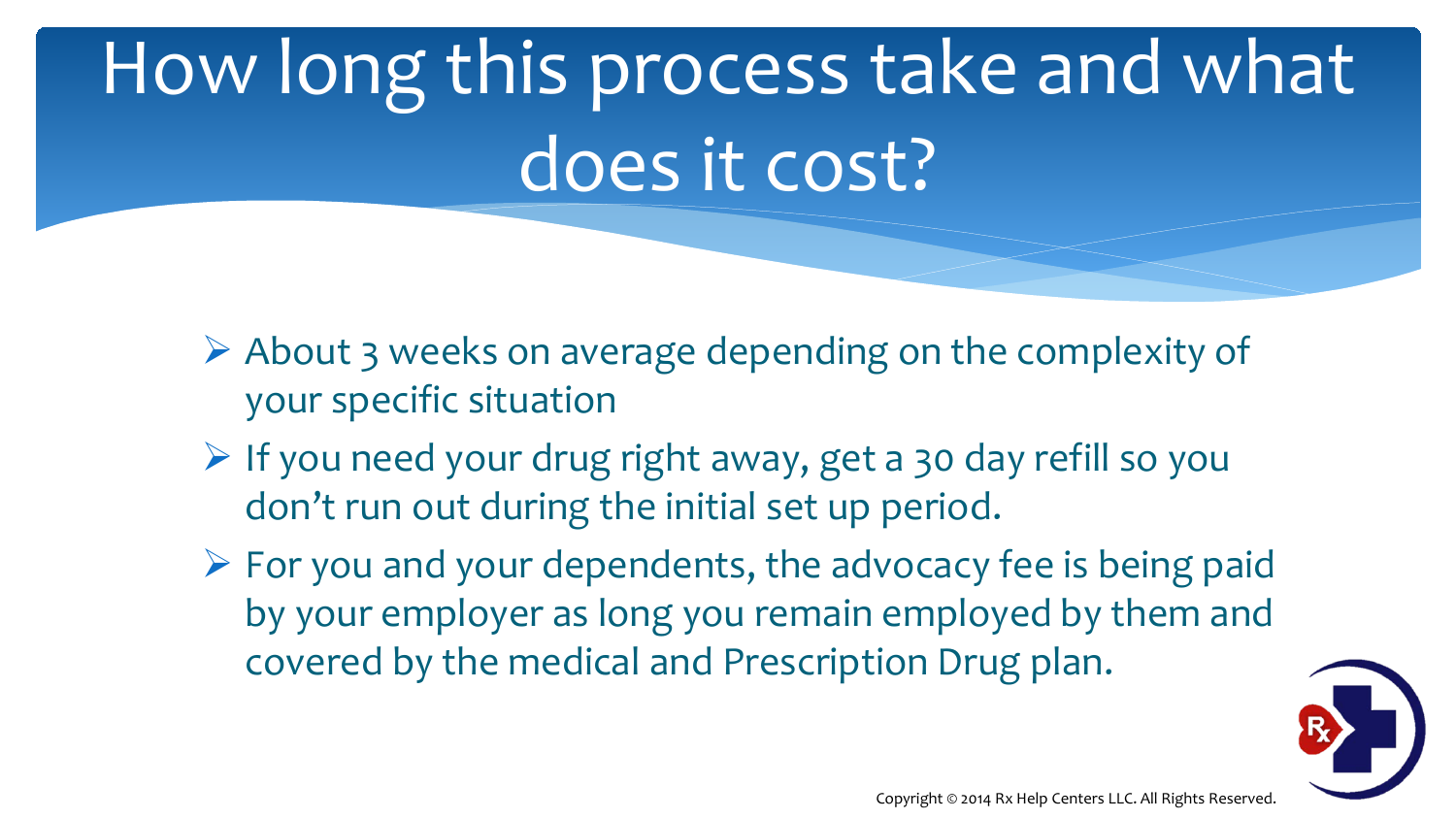What if I no longer qualify for free drugs or my drugs change?

- $\triangleright$  If you get a new prescription contact your Rx Help Centers Advocate before filling the new prescription so we can determine if we can assist you with it.
- $\triangleright$  If you no longer need the drug that we were advocating on for you, you can stop our program and we stop billing you or the employer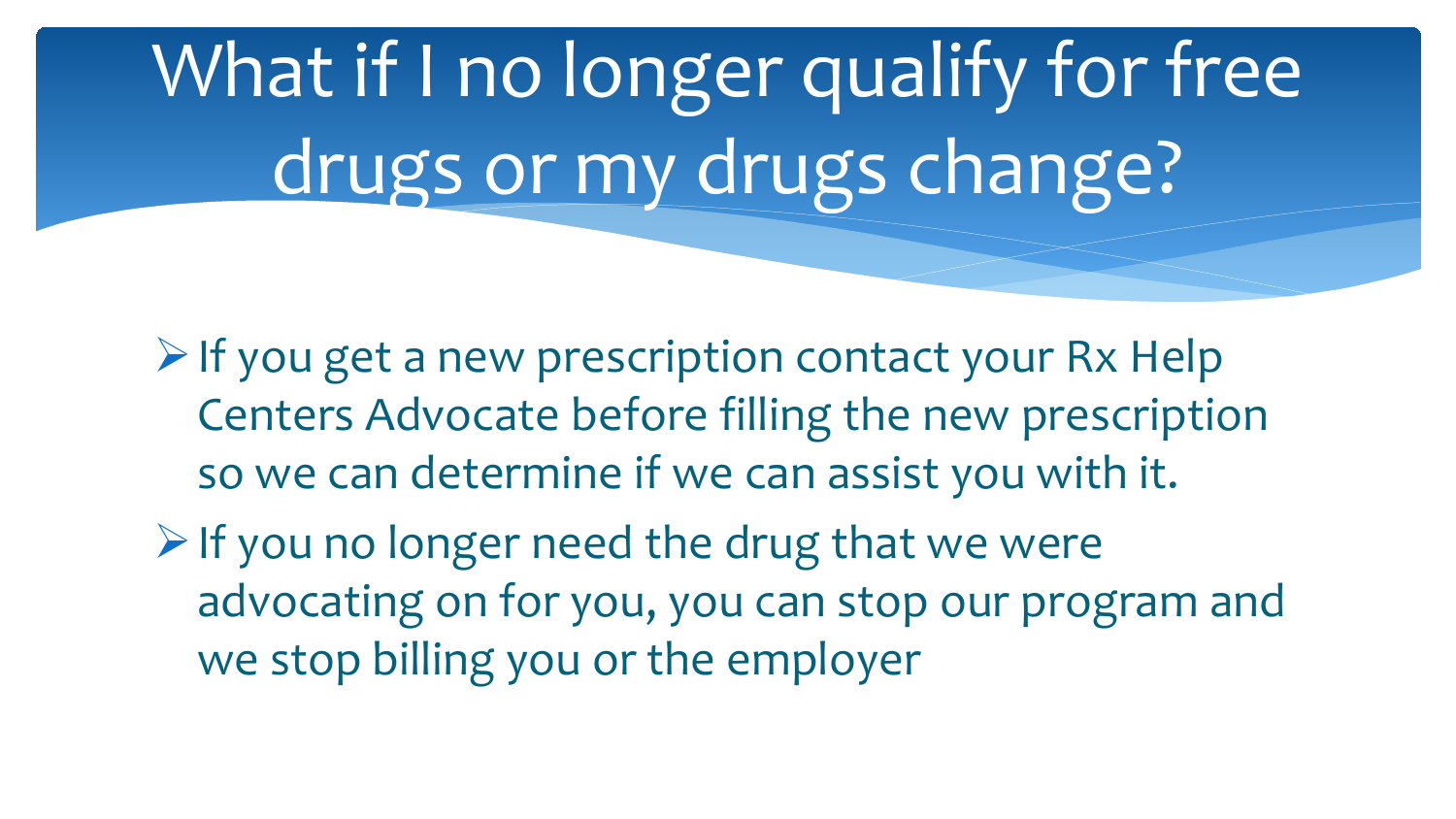What if I no longer qualify for free drugs or my drugs change?

Your participation in the Rx Help Centers Prescription Drug Advocacy program is your decision and no one is going to make you use this program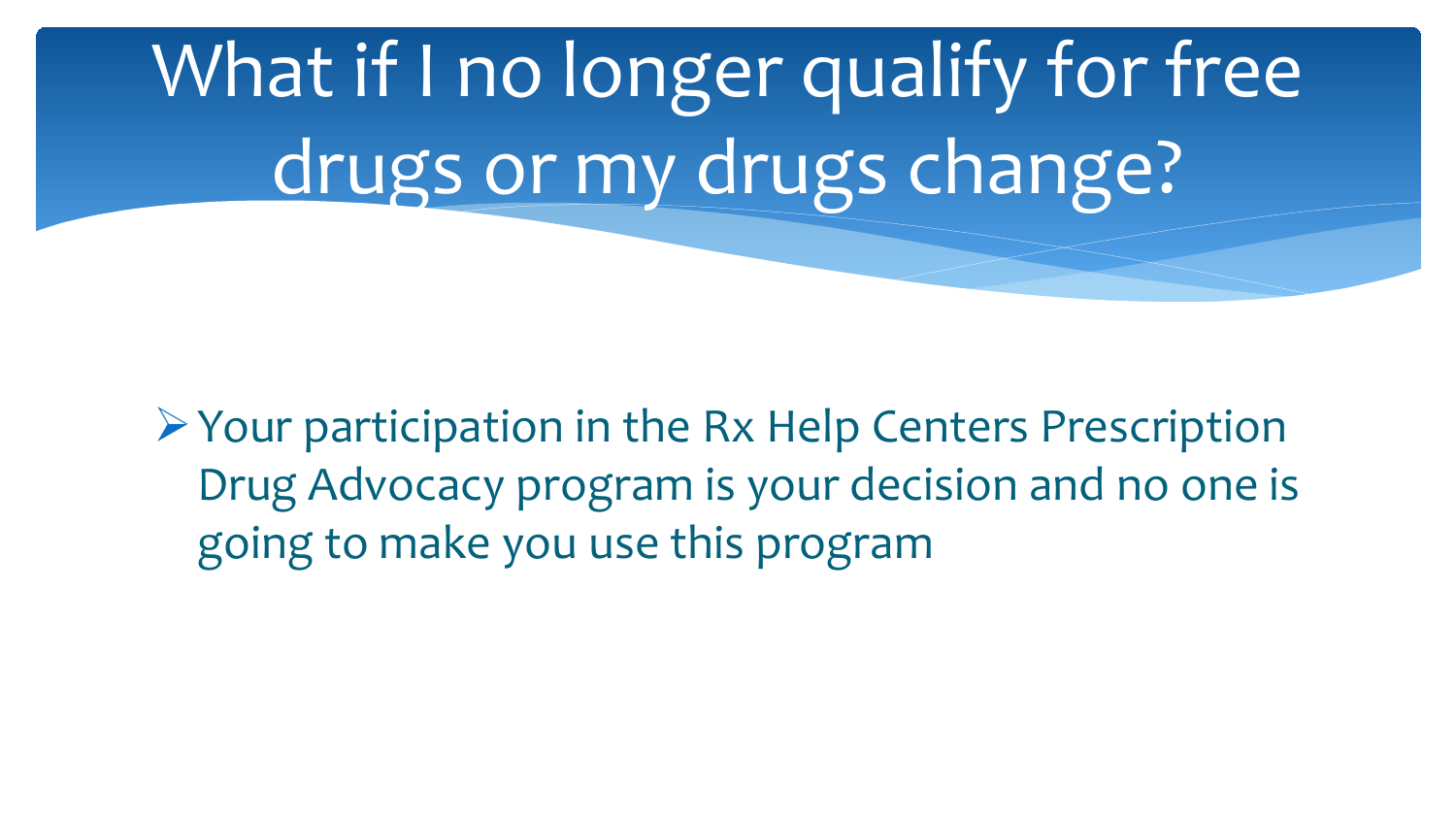OK, I get it. Now, what do I need to do to sign up for this program?

 $\triangleright$  The secured link is available for you by going to: RXC8290331-in-co-henry.rxhelpcenters.com

Within 48-72 hours (often sooner) after you submit the enrollment forms, one of our advocates contact you directly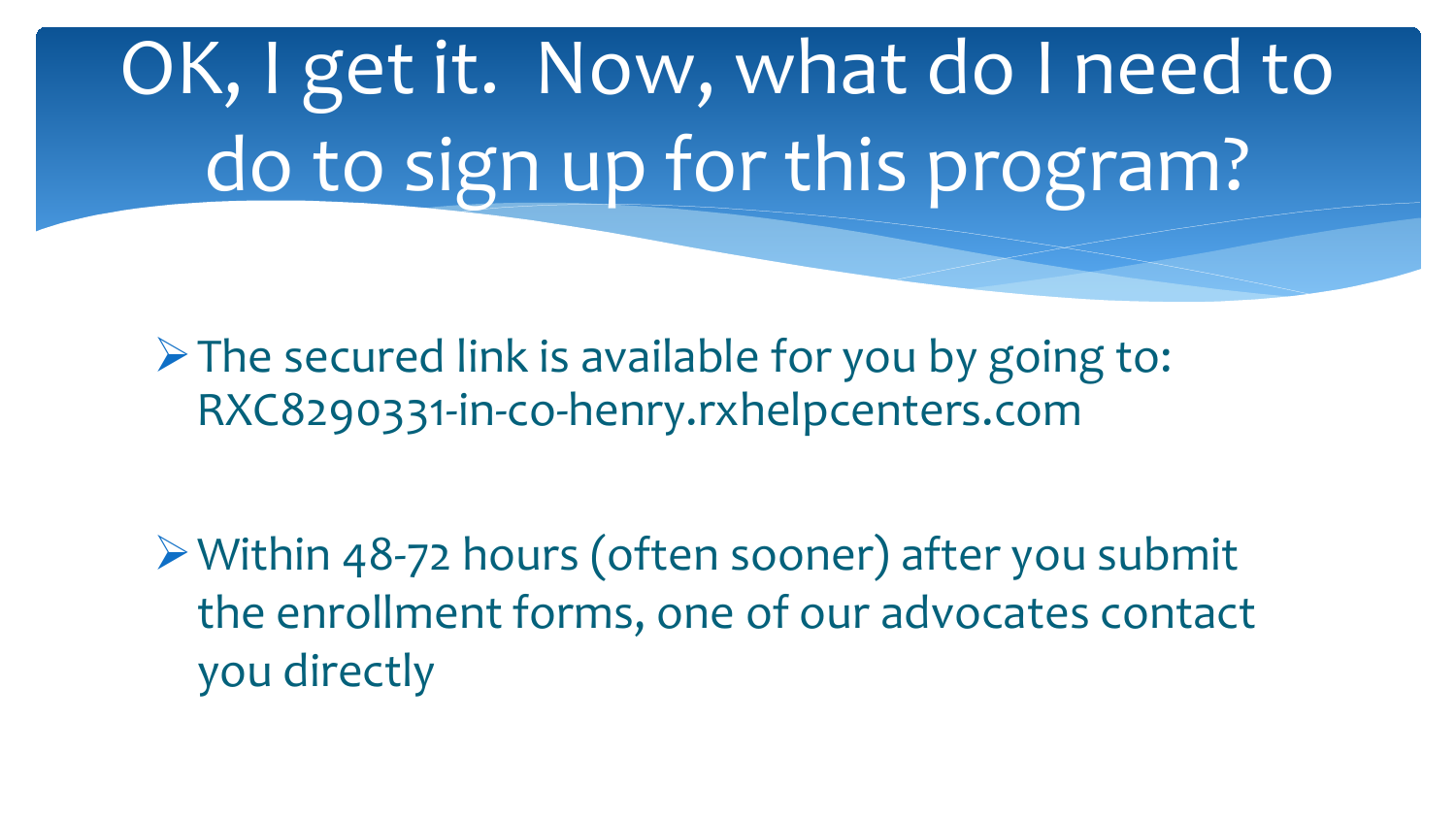#### Help your friends and relatives, too!

 $\triangleright$  We can also help your relatives and friends with high cost brand and specialty medications too.

 $\triangleright$  They have to pay the \$50 per month advocacy fee directly.

 $\triangleright$  They have access to the same concierge services as you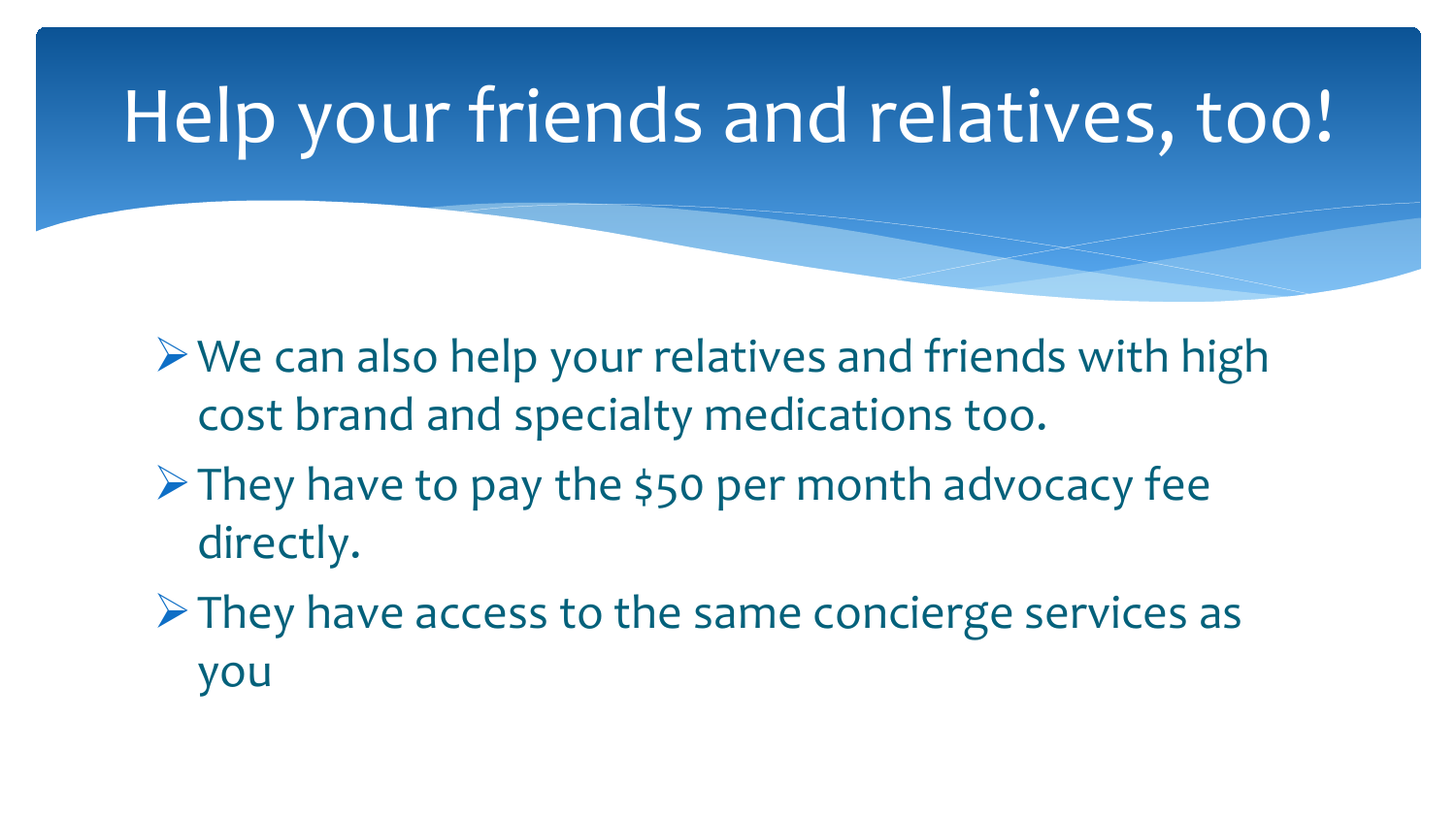# Rx Help Centers

Questions???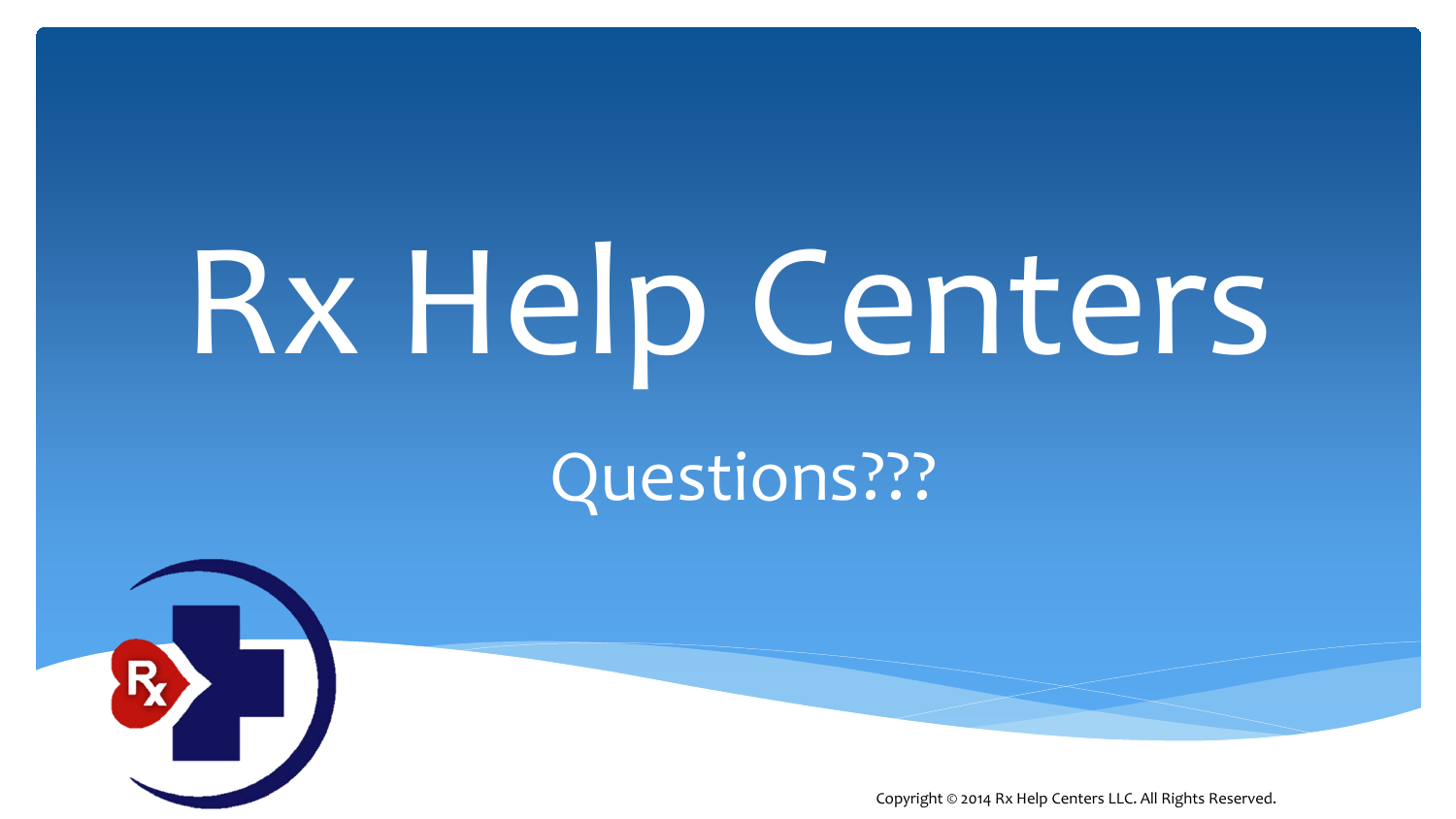# Rx Help Centers Benefits

#### Unprecedented Support

- **Clinically**
- **Financially**
- Personally



#### Caring for others through advocacy